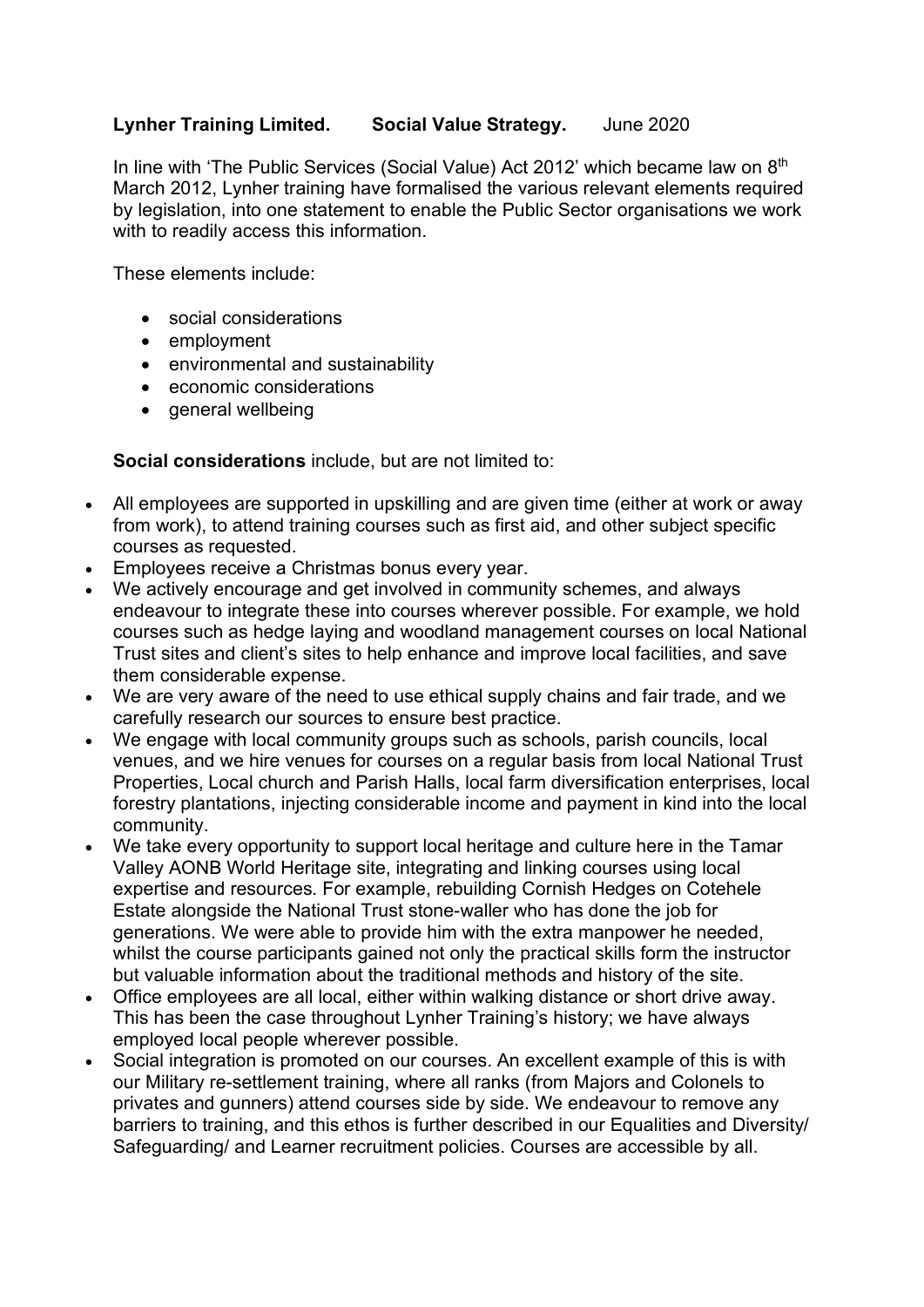• Although many of our niche courses involve challenging practical elements, we will always strive to provide and facilitate opportunities for disabled people, wherever possible, and where there are constraints we will always arrange bespoke training to enable them to fully reach their potential.

# **Employment:**

- Employees are given flexible working and lieu days where necessary. We are a small team made up of a mix of generations, some with children or other dependants, all supporting one another to provide constant cover in the office.
- Safeguarding and general well-being of employees in the workplace is extremely important to us, and is carefully monitored. Regular 1:1 staff reviews take place to ensure any concerns can be aired /picked up on
- The directors are always open to suggestions for additional learning opportunities in the workplace to enhance employees' careers

# **Environmental and Sustainability considerations:**

Lynher Training Ltd we are committed to minimising the impact of our activities on the environment. It is our objective to ensure, wherever possible, that all works and practices are carried out within the guidelines set by current Environmental Legislation. We constantly monitor and reinforce awareness of environmental responsibility amongst our staff and learners.

Lynher Training, as a provider of Land based training which includes the use of machinery and, all aspects of environmental work, such as tree felling and trimming, pesticides application etc, recognise that they have a hugely important part to play in looking after our environment.

We pledge to do our utmost to achieve this, and reduce our carbon footprint by doing the following:

- To lead by example be a role model for those we train, their employers and others
- Efficient use of equipment, people and resources.
- To use environmentally-friendly techniques and supplies
- Introduce processes to monitor energy and water usage
- Minimise waste by reduction, re-use, repair and recycling methods
- Purchase products and services with regard to their environmental impact.
- Manage energy efficiently and use renewable energy where possible.
- Encourage the use of public transport, cycling and shared vehicles for commuting.
- Train members of staff, suppliers and contractors to enhance awareness of environmental legislation and good practice.
- Promoting sustainable practices in the community
- Hold information electronically rather than on paper wherever possible and not print information unnecessarily.
- Switch off non-essential equipment when not in use.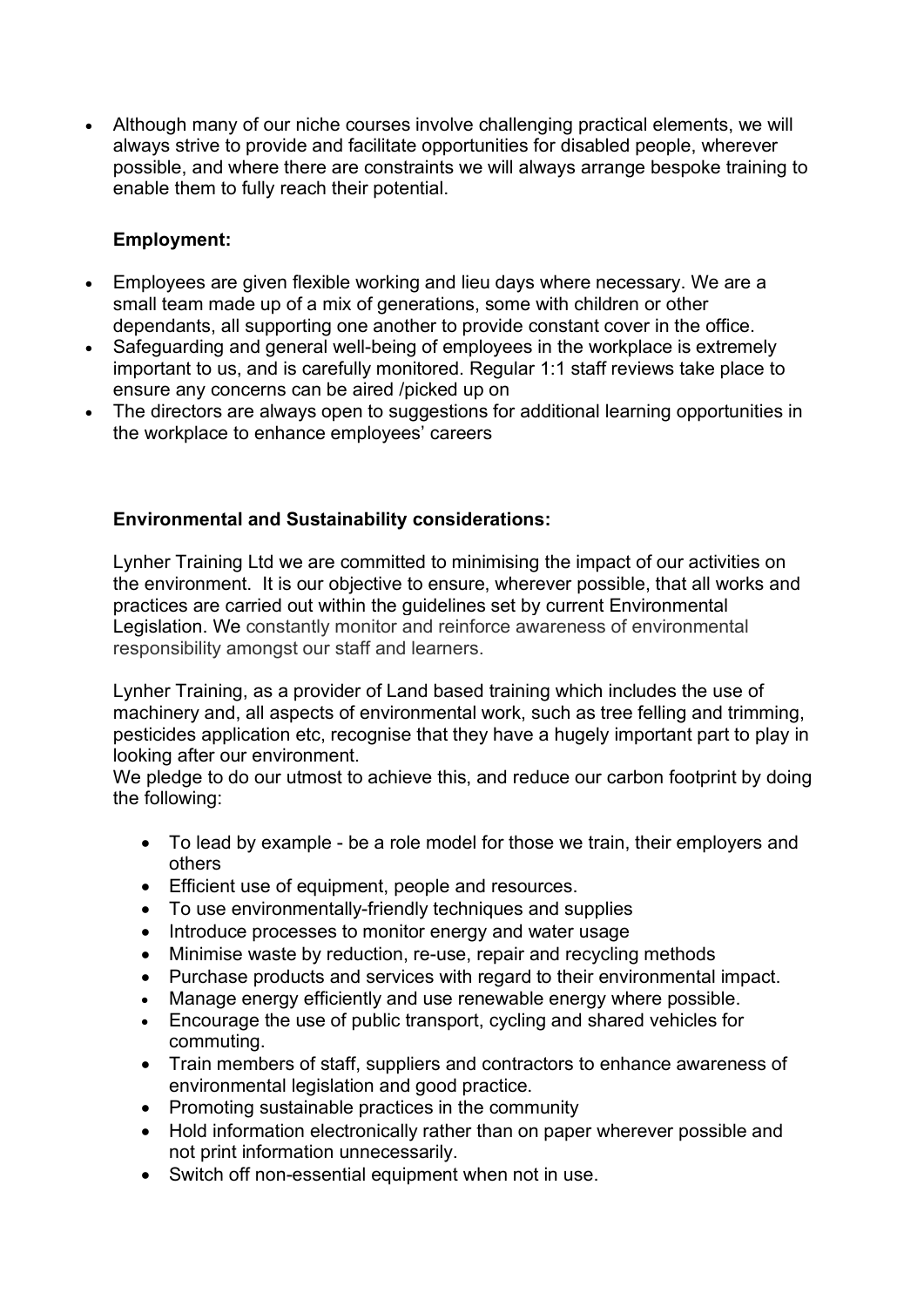- Balance economic viability with environmental and social responsibility to provide lifetime design solutions.
- Develop a management system to demonstrate continual improvements in environmental and health and safety performance.
- Use suppliers who can supply multiple products and services to cut down on transport costs and times

**Economic Considerations** include, but are not limited to:

- We create employment opportunities in the Land based sector, by enabling aspiring employees and Employers in need of qualified employees, to easily access high quality relevant training, whilst sign posting them to any current funding opportunities, and even potential employees/ employers.
- Our staff, including instructors and assessors, and our learners are largely recruited locally, often by word of mouth, or through agencies we work with. We concentrate on local delivery for all of the reasons mentioned previously, however our offer is niche and Military re-settlement candidates wanting to re-train in tree surgery have few options for this nationally. This means that we do have trainees from all over the country for our block theory training sessions twice a year. However, we send these candidates our list of local B&Bs to help support the local economy.
- We have run Forestry and Arb apprenticeships for many years from Frameworks to the new Standards. We strive to get the message out there to smaller Employers as well as the big Levy paying Employers, helping provide opportunities for businesses to upskill, expand and flourish. When candidates need to consolidate skills, we organise work experience opportunities.
- We take pride in employing cost-saving techniques in all of our work areas, which helps reduce overheads. This translates into additional value for money for our customers. We believe in a thoroughly professional while 'no -frills' approach, speaks for itself.

### • **Links with employer groups and support agencies:**

We are registered with the DWP to provide training for unemployed candidates. We also work with many employment and support agencies helping people source training and work. One example: Through our networking/ contacts with Employers and the Job centre, we were chosen to deliver training to a group of 4 unemployed individuals on JSA, who were profiled and shortlisted by Glendale Tree Services as suitable for tree surgery career, and an Employer offer secured. A bespoke training program was carried out, with Lynher liaising with both the Employer, the Job Centre and all of the individual learners. We provided fitted personal protective equipment and tools, arranged transport, and contacted learners out of hours to ensure smooth running of training. On completion, successful candidates secured employment.

By recruiting staff and learners locally, running our courses locally, and sign posting people to stay in local B&Bs, we are encouraging Local investment.

• Flexible delivery within constraints of subject, flexible locations throughout SW, transport info-bus/ train links etc, some weekend and evening delivery to accommodate learners with logistical difficulties (EG service personnel)